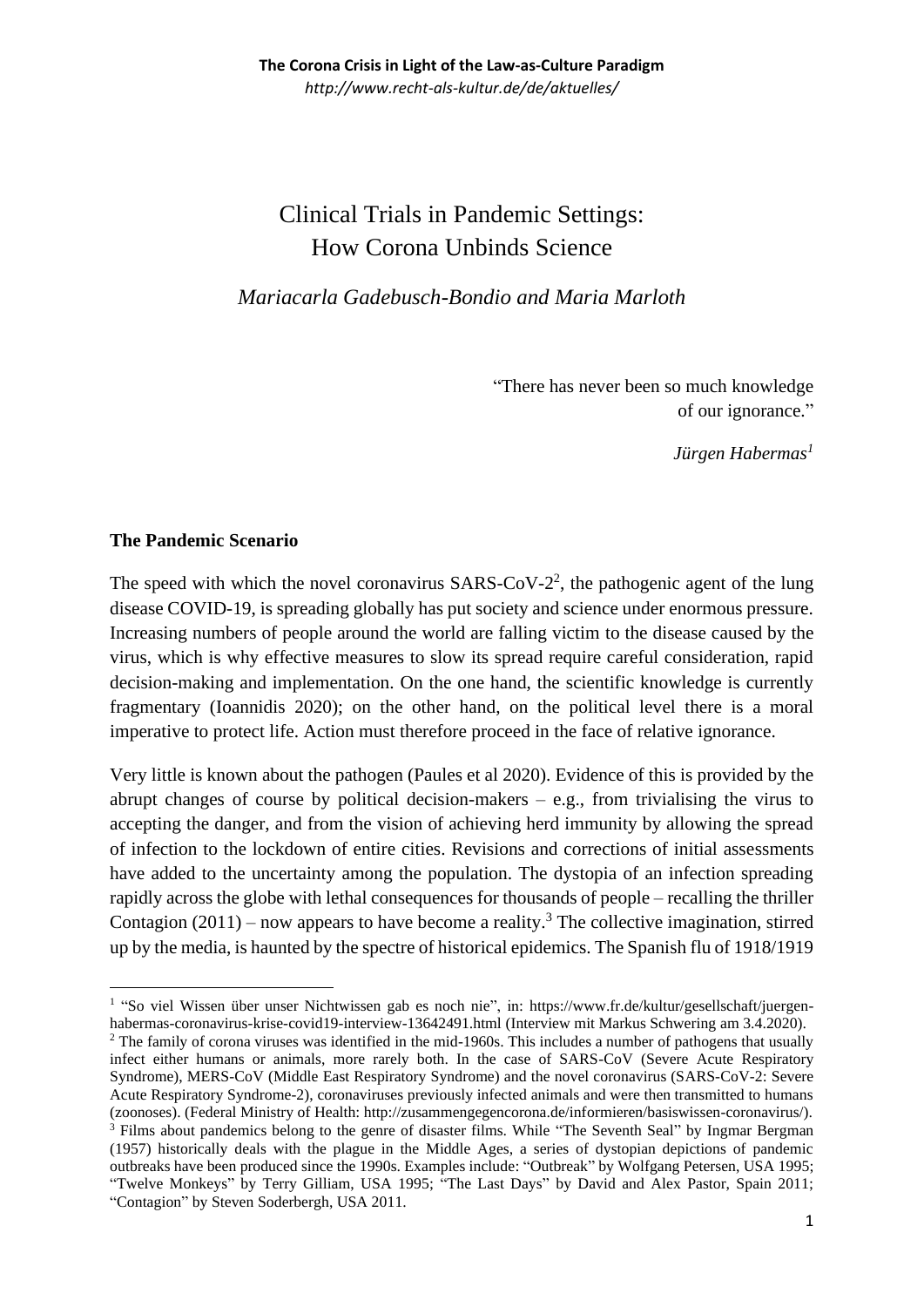*http://www.recht-als-kultur.de/de/aktuelles/*

is readily evoked for comparison.<sup>4</sup> In March 1918, the infection first broke out at Camp Funston in Kansas, USA, and in the following weeks spread across several military facilities in the midwestern and southeastern states. As a result of the transport of American troops to Europe during World War I, the virus was able to spread swiftly through Europe. In July 1918, initial hopes of overcoming this wave of flu were dashed, when in August the first cases of a new form of the disease were detected in Brest, from where it spread by sea around the world and back to North America (Patterson and Pyle 1991). This second wave claimed many more lives than the first. It is believed that the virus had meanwhile undergone genetic mutation (ibid.). The American cities of Philadelphia and St. Louis were also struck by this second wave. The way in which they responded to the danger was markedly different – and it is precisely this which is of particular interest from today's perspective on COVID-19. While Philadelphia downplayed the appearance of the first cases in the city and did not take preventive measures to contain the spread of the disease, opting instead to allow a public parade to take place, St. Louis issued far-reaching restrictions two days after the first cases were recorded. Philadelphia reacted with similar decrees only two weeks after the outbreak of the disease. As a result, the Spanish flu claimed significantly more lives in Philadelphia than in St. Louis (Hatchett et al. 2007).

Of the many societies affected by COVID-19, some have decided to implement measures to slow down the spread of the virus, some have delayed. Regional and national approaches vary widely. The spectrum ranges from calls to reduce social contact to complete curfews. Such measures are intended to give health care systems sufficient time to prepare for the care of the burgeoning numbers of those afflicted by the disease. On top of this is the mounting expectation that researchers will arrive at a scientific breakthrough within the shortest possible time. This places them under extreme moral pressure.

How is the international research community reacting to this historic challenge? What strategies promise to lead quickly to a therapeutic treatment for SARS-Covid-2? What are the epistemic and ethical implications of the medical-political emergency?

We wish to pursue these questions in the following, in which we present the SOLIDARITY study launched by the WHO.

### **Rethinking research in outbreak settings**

The pandemic expert, US virologist Anthony Fauci and his co-authors understand SARS-CoV-2 as

"a stark reminder of the ongoing challenge of emerging and reemerging infectious pathogens and the need for constant surveillance, prompt diagnosis, and robust research

<sup>4</sup> For example, in an article of 16 March 2020 in the online edition of Forbes Magazine, available at https://www.forbes.com/sites/kionasmith/2020/03/16/a-cautionary-tale-about-social-distancing-for-st-patricksday-and-every-day/#20e244cc1d99 [last accessed on 10 April 2020].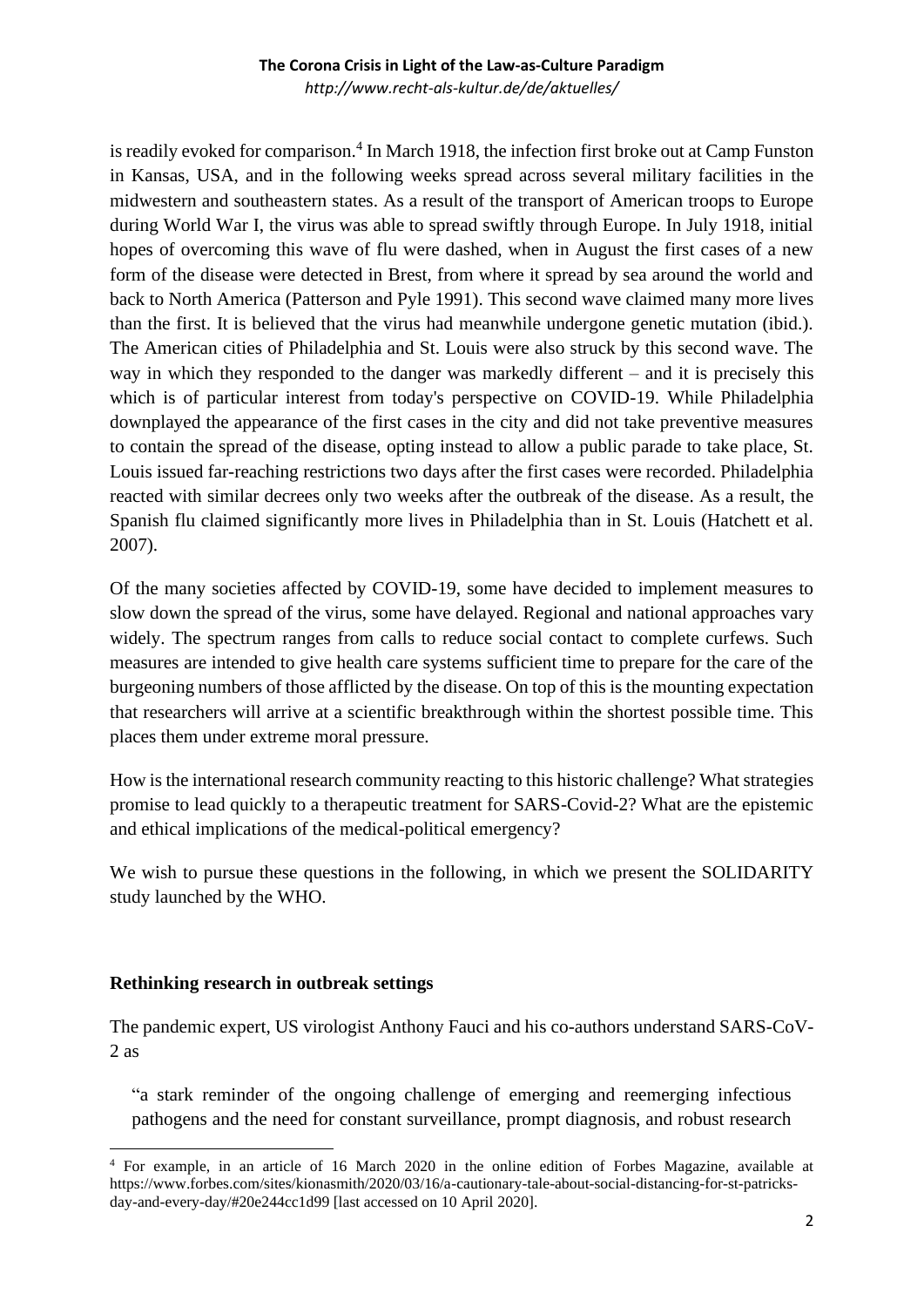*http://www.recht-als-kultur.de/de/aktuelles/*

to understand the basic biology of new organisms and our susceptibilities to them, as well as to develop effective countermeasures." (Fauci et al 2020).

If medicine is to be clinically effective, it must have reliable data and robust evidence. Equally, society and politics depend on scientific evidence to legitimise the sometimes drastic strategies for mitigation or suppression of virus spread (Ferguson et al. 2020). This state of affairs dynamises and accelerates research. It also provokes a lively process of critical, interdisciplinary discussion coupled to rapidly circulating scientific information, which is difficult even for experts to evaluate, thus causing further uncertainty.<sup>5</sup> Even science journalists complain about the "breathless" condition in which, paradoxically, they are expected to explain things that cannot yet be explained. Added to this, maintaining critical distance is scarcely possible given their personal involvement (Brost/Pörksen 2020). Virologists and epidemiologists are among the main actors not only in the scientific, but also in the sociopolitical and media arenas. However, their role in the public sphere is deeply ambivalent. They are required to communicate complex knowledge in an accessible way, to deal with gaps in knowledge in a transparent manner, and guard against the deceptive facticity of numbers.

Under these exceptional circumstances, medical research has a dual objective: 1. to understand the properties of the novel SARS-CoV-2 and the mechanisms of the disease triggered by it on a biomolecular, infectiological, and immunological level, and 2. to develop therapeutic approaches, and ultimately a vaccine, on this basis.

In the context of the pandemic, however, this is associated with a tension between the demand for high research standards (robust research) and the need for rapid development of an effective therapy that is almost impossible to resolve.

The established evidence regime for the quality assurance of preclinical and clinical studies to test the effect and tolerability of potential therapies is very time consuming. Even in the preclinical phases, numerous active substances fail. The complete development of a new drug would take years. In a situation in which thousands of people the world over are dying of COVID-19, healthcare systems and societies are crashing, and doctors are compelled to use triage models to allocate life-saving resources, this time is simply not available. The urgency of the situation forces us to seek alternative, shorter-term solutions. While in politics this attitude is associated with protective measures that entail more or less restrictive limitations on freedom, the normative constraints have been loosened for scientific quality assurance. To this end, the research community is pursuing two strategies in addition to the efforts to develop a vaccine: on the communication level and on the study design level.

The first strategy is the WHO response to the challenge as "Public Health Emergency of International Concern (PHEIC)<sup>16</sup>, which was later classified as a pandemic. Research is to be

<sup>&</sup>lt;sup>5</sup> One example is the transmission simulation model developed by epidemiologists at Imperial College, London, Ferguson et al.'s 'Report 9', which was published on 16 March. A critical response to this simulation study came from Chen Shen et al. one day after its release. Chen Shen et al., 17 March 2020.

<sup>6</sup> https://www.who.int/blueprint/priority-diseases/key-action/novel-coronavirus/en/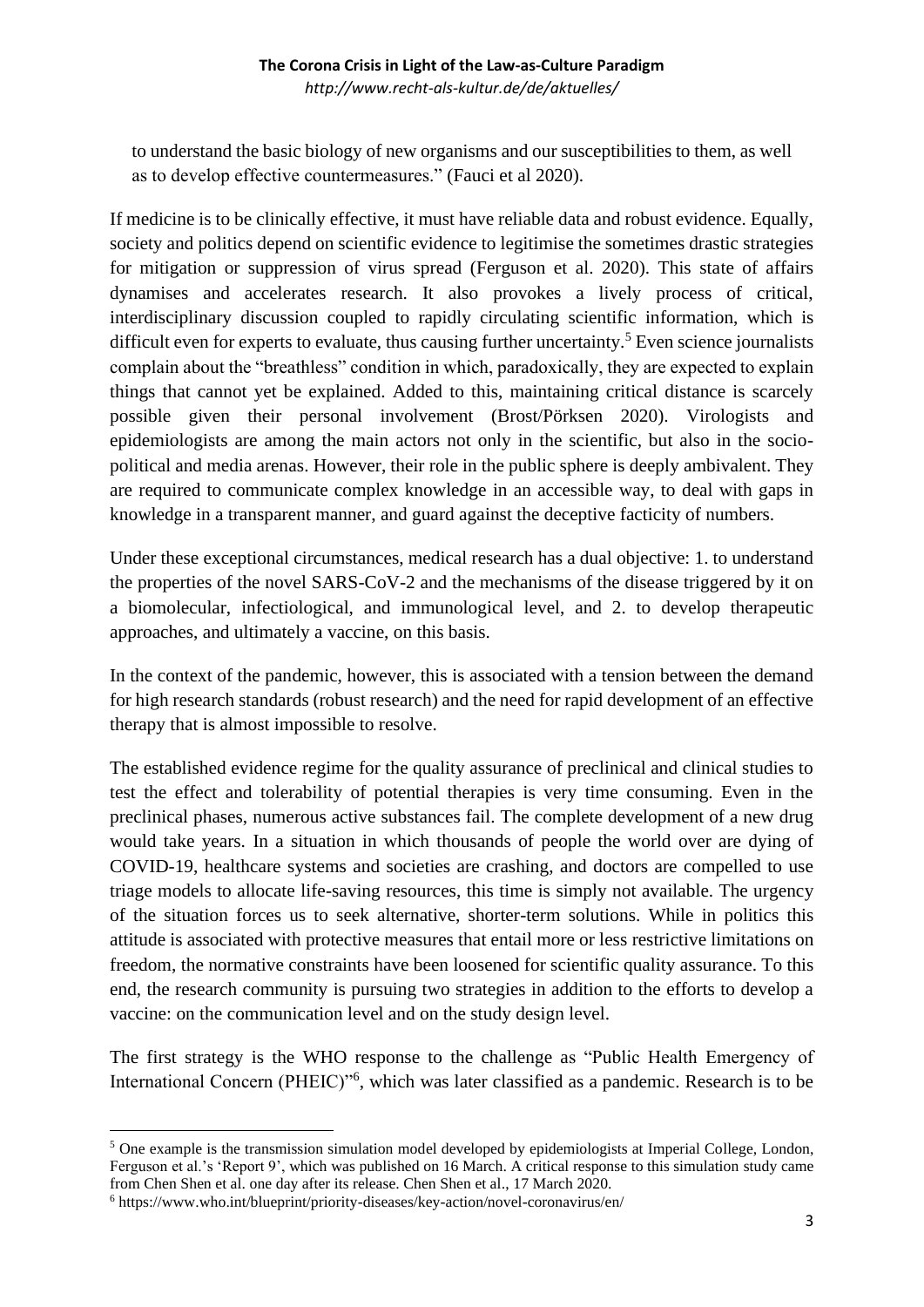*http://www.recht-als-kultur.de/de/aktuelles/*

supported by "data sharing" and access to relevant research data even before publication. The "International Committee of Medical Journal Editors" endorses this initiative (Moorthy et al. 2020). Many publications will be available even before they have gone through a peer review process. A critical evaluation of the literature must therefore be carried out by the readers, which entails increased personal responsibility. The idea is to provide collective and cooperative access to data and preliminary results. Finally, the unimpeded flow of all this data promises a more comprehensive understanding of the disease itself and allows for the development and adaptation of ongoing research to be accelerated. An integral part of this accelerated, 'open' scientific exchange is a willingness to compromise, operating on the basis of ever-changing data sets, and to accept public criticism and correction. Similarly, political and social decisionmaking processes can be progressively adjusted. Validated evidence is already being made available in well-known databases, such as the Chochrane Library<sup>7</sup> or the Oxford COVID-19 Evidence Service of the Oxford Centre for Evidence-Based Medicine.<sup>8</sup> Many medical journals have special sections on COVID-19 that are updated daily (e.g. NEJM, Lancet, etc.). This acceleration of communication is proving to be increasingly problematic in two domains: at the interface between science and media and between science and politics (Brost/Pörksen 2020). Scientists have been thrust into the limelight alongside politicians. Among other things, they report on preliminary results and ongoing studies. This carries with it the risk of a skewed response.

The second strategy is the SOLIDARITY clinical trial. On 27 March 2020, the Director-General of the WHO, Tedros Adhanom Ghebreyesus, announced the start of SOLIDARITY with the following words:

"One of the most important areas of international cooperation is research and development. A vaccine is still at least 12 to 18 months away. In the meantime, we recognize that there is an urgent need for therapeutics to treat patients and save lives. Today we are delighted to announce that in Norway and Spain, the first patients will shortly be enrolled in the Solidarity Trial, which will compare the safety and effectiveness of four different drugs or drug combinations against COVID-19. This is a historic trial which will dramatically cut the time needed to generate robust evidence about what drugs work."<sup>9</sup>

SOLIDARITY has been working on the rapid testing of therapies for COVID-19 The prospect of a "dramatic" reduction in the time required to develop these therapies is, in the eyes of Ghebreyesus, unprecedented and therefore of "historical" significance. The "megatrial" includes 45 countries with a correspondingly large number of patients (Kupferschmidt/Cohen 2020), where drugs to treat COVID-19 are being tested. These are not new drugs developed specifically for COVID-19, but rather the so-called "repurposing" or "drug repositioning"

<sup>7</sup> https://www.cochranelibrary.com/covid-19

<sup>8</sup> https://www.cebm.net/covid-19/

<sup>9</sup> https://www.who.int/dg/speeches/detail/who-director-general-s-opening-remarks-at-the-media-briefing-oncovid-19---27-march-2020.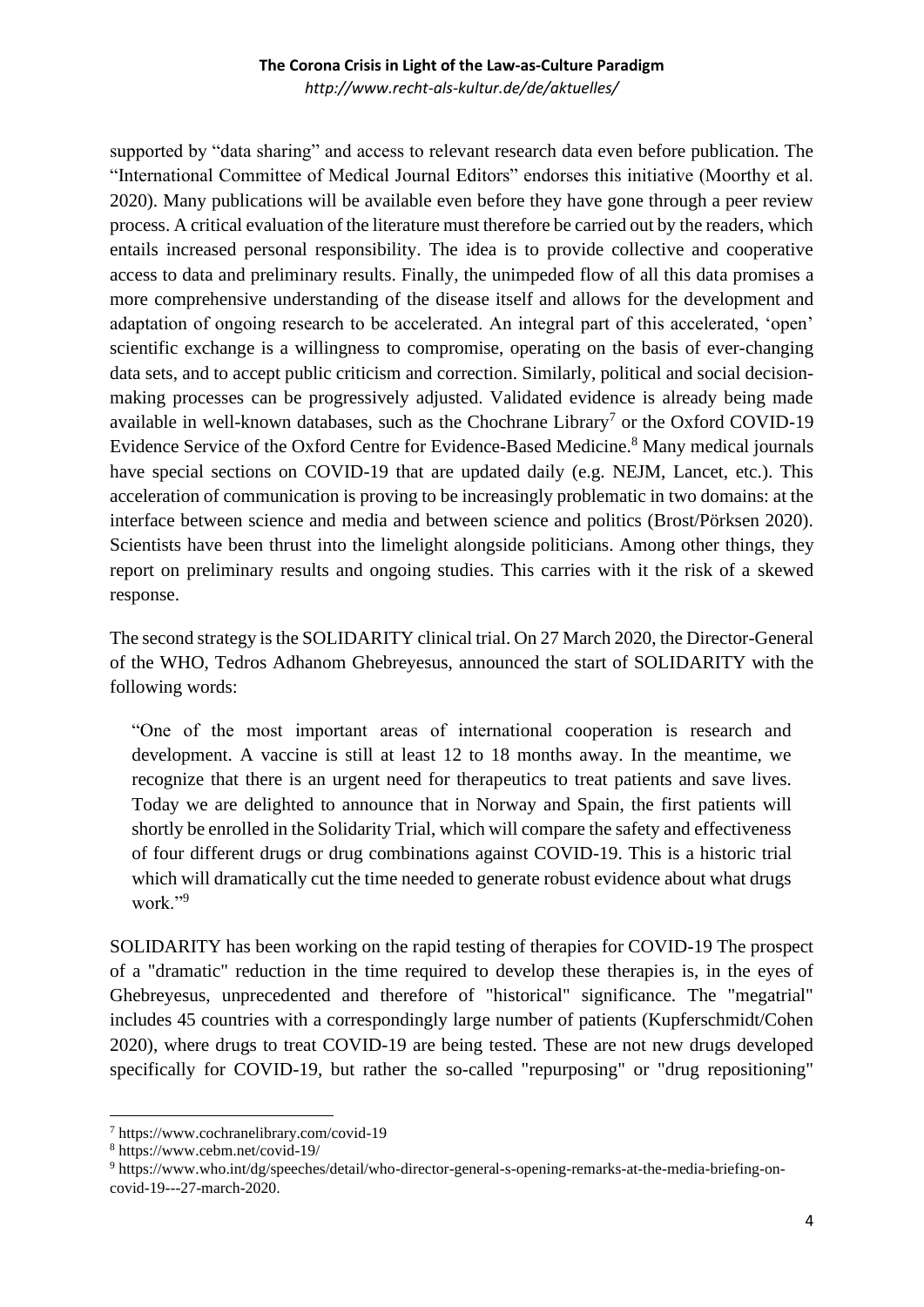procedure is used (Hanging et al 2018; Newman 2018). This means that existing drugs, some of which have been approved for other diseases or are close to approval, are tested for their efficacy against COVID-19. Specifically, the SOLIDARITY trial involves the following drugs or drug combinations:

1. The antiviral Remdesivir, which was developed to combat the Ebola virus and is administered intravenously; 2. The antimalarial drugs Chloroquine and Hydroxychloroquine, 3. The HIV combination Lopinavir/Ritonavir – known as Kaletra – and 4. This combination supplemented by beta-interferon (WHO 2020).

The method used by SOLIDARITY is not new. A glance at the pandemic history of the last 40 years shows comparable precursors. Particularly impressive is the fact that as early as the mid-1980s, in connection with the HIV/AIDS pandemic, clinical research successfully tested socalled drug repurposing (Killen 2008). Even today, drug repurposing is still a good alternative in identifying effective therapies for emerging diseases. The fact is that biomedical research has achieved only modest success in the last three decades in terms of developing new drugs (Strittmatter 2014). With a virtually unchanged total of 25-30 novel molecules among the approximately 50 new drugs approved by the FDA each year, only 12% of drug candidates that make it into Phase I clinical trials receive the final green light. This means that of 5,000 to 10,000 compounds from traditional drug development, probably only one will be approved. According to Pizzorno et al., the reasons for this include the focus of research on complex diseases, the limitations of experimental models for reproducing biological complexity ("reductionist experimental models"), high regulatory control measures and, of course, the question of tolerability and unexpected side effects (Pizzorno et al. 2019). On average, it takes 13-15 years to develop a new drug. This makes drug repurposing all the more attractive as a means of filling the innovation gap. The precondition is an excellent understanding of the active pharmacological mechanism of the respective substances. If it is possible to identify drugs for which a new therapeutic application can be validated, long, risky and cost-intensive preclinical and early clinical phases can be avoided. Pushpakom et al. describe three steps that are needed to identify substances that are suitable for repurposing: 1. the relevant molecules for a given therapeutic application must be identified (hypothesis generating); 2. an assessment and evaluation of the effect in preclinical models must have been carried out; 3. an evaluation of the efficacy in Phase II studies must be carried out. The first step in particular is critical, which is why systematic approaches are increasingly being developed (Pushpakom et al. 2019).

For repurposing procedures, "sleeping candidates" may also be considered. These are drugs that have been abandoned during the development process and at advanced stages of clinical trials (Phase II and III) because they have proven to be insufficiently effective for the originally intended medical application or have side effects. A new therapeutic application could potentially revive such candidates (Hernandez et al 2017). An example of such a "sleeping candidate" is AZT (zidovudine). AZT was initially developed as a potential cancer drug, but proved to be ineffective. However, a placebo-controlled study in 1986 confirmed the assumption that it could be effectively used against AIDS. In 1987, AZT was approved as the first antiretroviral drug (Fauci 2006). The urgency of a pandemic situation, in which a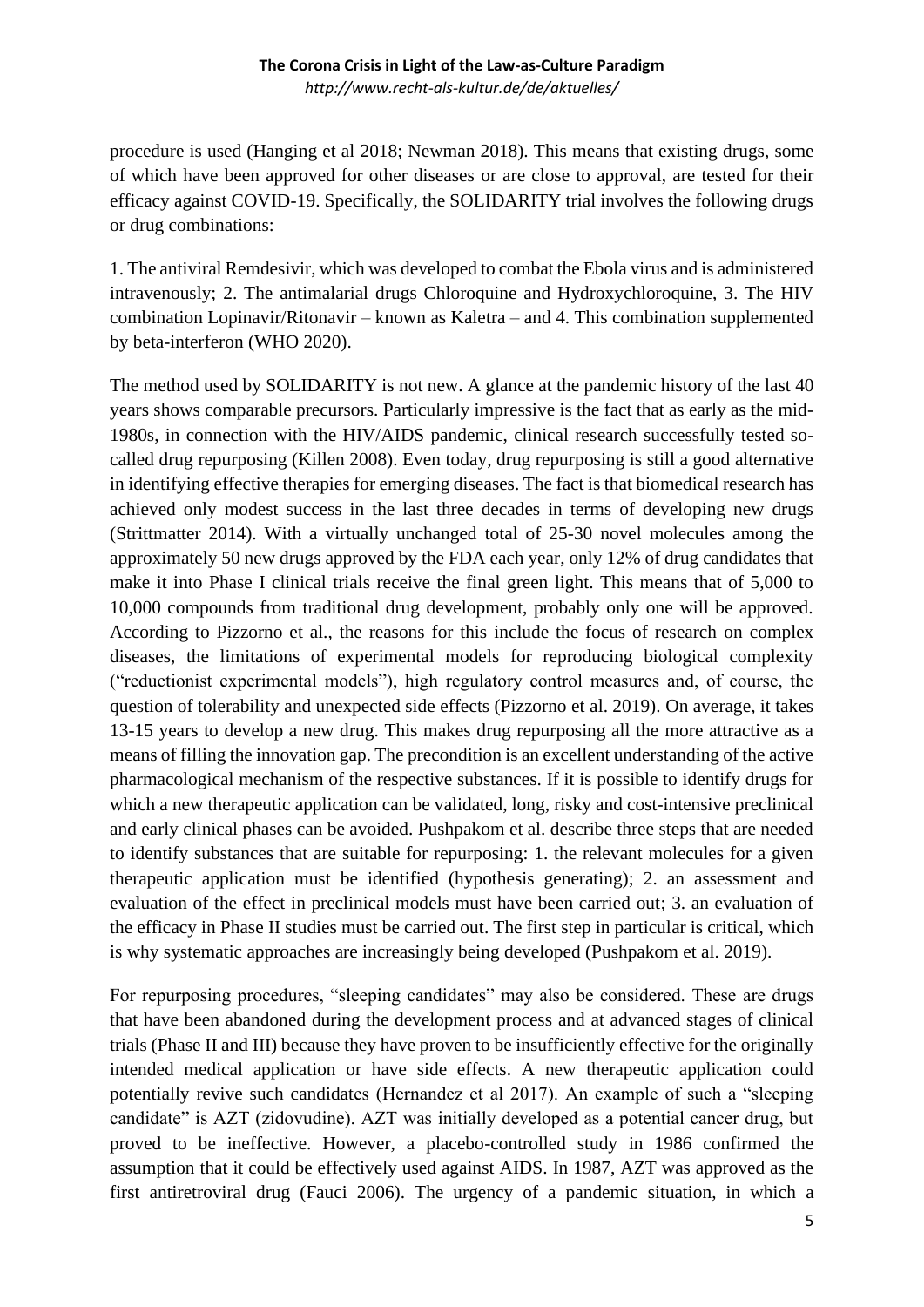#### **The Corona Crisis in Light of the Law-as-Culture Paradigm** *http://www.recht-als-kultur.de/de/aktuelles/*

potentially deadly "plague" – be it HIV/AIDS, Ebola or COVID-19 – confronts scientists with the task of developing a therapy under time pressure, provides a favourable context for testing sleeping candidates or drugs already established for other diseases (Bai/Hsu 2019; Zhou et al 2020). The SOLIDARITY study design has been streamlined to allow hospitals overburdened by the pandemic to participate without having to substantially increase their workload. To enroll a patient in the study, clinicians must first check whether the COVID-19 diagnosis has been confirmed and then enter the patient's data on a website, including any previous illnesses such as diabetes or HIV. Once the patient has been informed and has agreed to participate in the study, their consent is transmitted electronically to the WHO, along with details of the drugs available to the hospital. The website then randomises the patient to one of the drugs and the Standard of Care (SoC) or only SoC for COVID-19. This means that patients included in the study will always receive SoC. Finally, the doctor has to document the day the patient was discharged or died, how long the treatment in hospital lasted and whether oxygen therapy or ventilation was necessary.

From an epistemic perspective, it should be stressed that, due to the urgency and the rapidly increasing number of victims, the WHO has decided not only on a streamlined but also a dynamic study design. Adjustments are possible at any time during the course of the study. This is a randomised controlled trial, but without a blinded and placebo group, which is a limitation. During the course of the study, a committee will monitor the data collected and, if necessary, remove one of the four agents from the test if it is shown to have no effect. There is also the possibility of including further drugs in the course of the study.<sup>10</sup>

The dynamic study design is subordinated to the goal of providing patients with effective therapy as quickly as possible. From an ethical point of view, the orientation towards this goal legitimises the generation of weaker evidence. The WHO study coordinators are aware of this, as the authors of a report on SOLIDARITY published online in Science underline: "The design is not double-blind, the gold standard in medical research, so there could be placebo effects from patients knowing they received a candidate drug. But WHO says it had to balance scientific rigor against speed." (Kupferschmidt/Cohen 2020). In addition to accepting the increased risk of systematic bias in the results due to the lack of blinding, the time pressure means that not all possible data are collected as would be usual. For example, parameters such as virus load are not monitored. This allows the study to be conducted in different contexts. The heterogeneity of the study population invalidates an objection that is often raised against randomised controlled trials. In favour of comparability, the selected study participants usually form a very homogeneous group, whose characteristics do not correspond to those of the actual patients who will eventually receive the therapy. For example, study participants show fewer or less severe comorbidities (Campbell-Scherer 2010). The focus on male study participants has also led to recurring debates in medical practice and medical ethics (Gadebusch Bondio

<sup>10</sup> https://www.aerzteblatt.de/nachrichten/111267/WHO-testet-in-globaler-Studie-4-Therapeutika-auf-Wirkungbei-COVID-19; A similarly designed randomised controlled trial – DISCOVERY – is being conducted in France (INSERM research centre), which is limited to a few European countries but also includes hospitalised patients treated with COVID-19 and tests all the same drugs apart from chloroquine.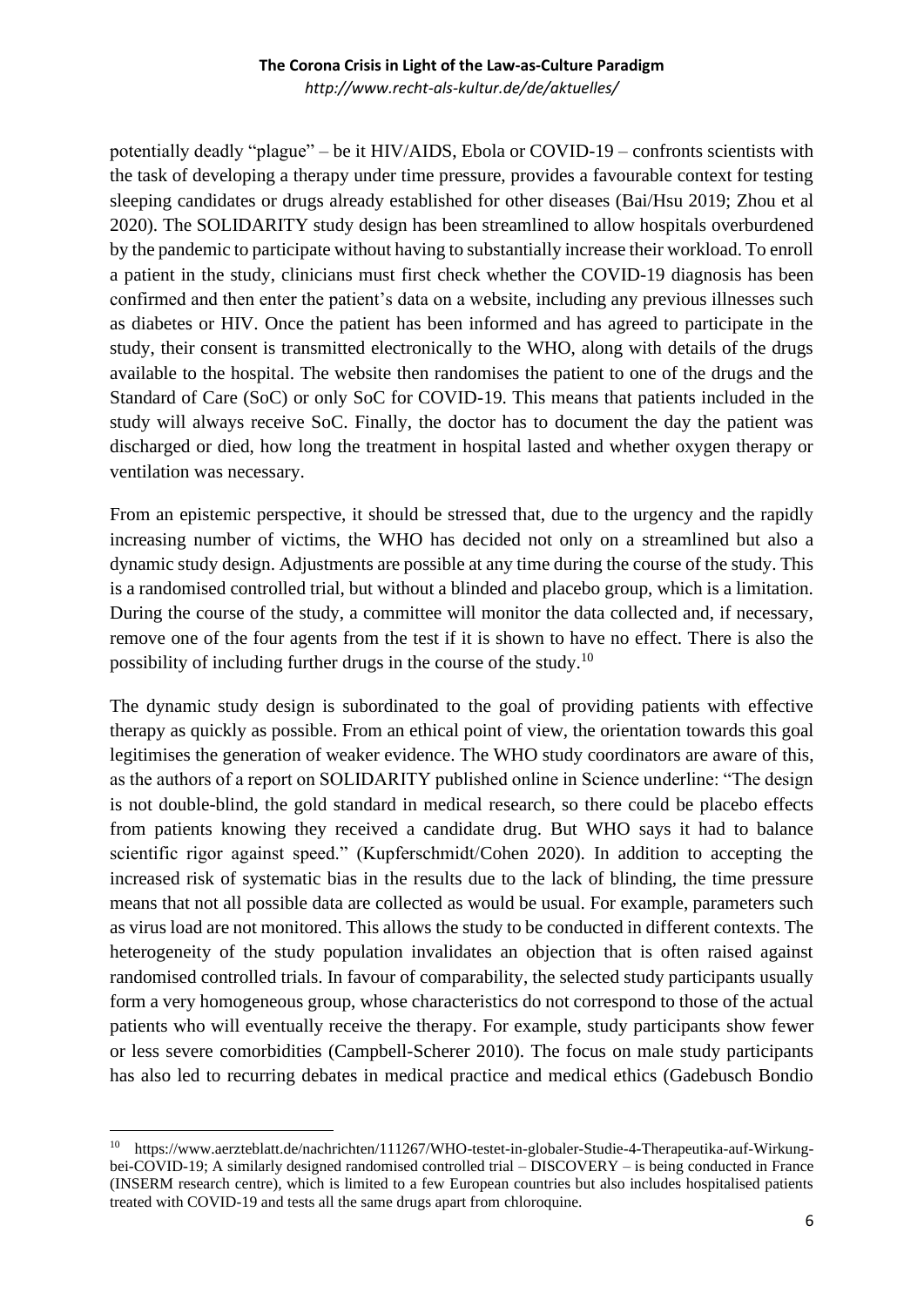*http://www.recht-als-kultur.de/de/aktuelles/*

2014). The SOLIDARITY study design is not subject to these limitations. Knowledge of the potential side effects of the treatments favours a more liberal practice of inclusion.

# **Science Unbound**

Finally, strategies, adaptations and compromise solutions that enable clinical trials to be conducted in the context of a pandemic outbreak represent a field that has been little researched in terms of research ethics. This makes the scientific and ethical criteria for conducting studies on experimental therapies for HIV and Ebola, which Lane and co-authors have formulated on the basis of a previous study by Emanuel, all the more valuable at this point:

1. Attention to careful patient education as the basis for consent to participate in the study; 2. Clear definition of the primary endpoints in the study design; 3. good communication and cooperation between the participating countries; 4. Establishment of a body to monitor the scientific work; 5. Transparency and timely dissemination of data to treating clinicians and affected communities (Lane et al 2016; Emanuel 2004).

These criteria also provide a valuable ethical framework for the current situation in the context of the pandemic outbreak. However, due to the complexity of these exceptional circumstances, which are historically unprecedented on this scale, additional criteria are indicated, which primarily concern the communication between science, politics and the media. With the global spread of the virus, the rapid, global communication channels are a challenging new departure. Moreover, the relaxation of the usual control mechanisms within research communication due to the urgency of the situation and the media exposure of scientists makes the evaluation and examination of information in circulation more difficult. Rules governing the prudent and fair transfer of data, information and interpretations appropriate to the circumstances of the crisis should be laid down at this point. Clarification of the degree of certainty or uncertainty of what is communicated would go a long way towards enhancing quality assurance. In respect of the ongoing study, it can be said that SOLIDARITY is benefiting from the coordination and support of the WHO. The broad inclusion of patients and the flexible architecture of the study, which allows the rapid withdrawal or replacement of the tested substances, are promising features. The pragmatic trials for the development of urgently needed therapies that preceded SOLIDARITY are historical proof that research designed in this way can yield results faster. If it is possible to make the data obtained and the information extrapolated from it available to clinicians and decision-makers and to release all publications – as planned – in open-access format, the international community stands to benefit. It is also possible that decisions will then be made more quickly and more reliably. In principle, the outbreak of the pandemic should serve, on the one hand, to stimulate those epistemic virtues that would also be desirable in 'normal' research contexts: instead of interest-based competition and waste of time and resources, targeted cooperation, solidarity, and transparency and openness in communication now predominate in the research. On the other hand, the loosening of habitual control mechanisms and standardisation grids presents a challenge to science. Researching in high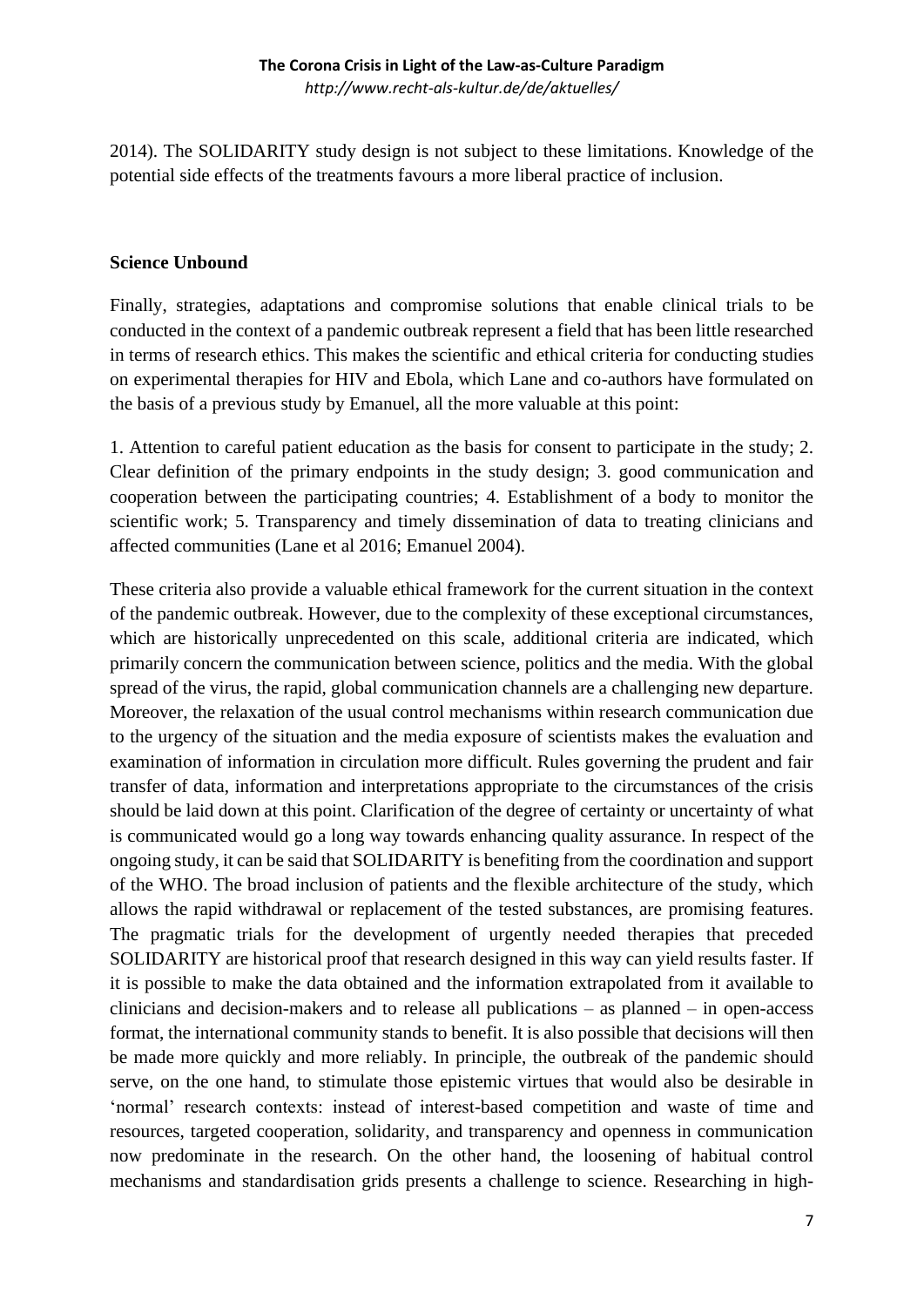*http://www.recht-als-kultur.de/de/aktuelles/*

speed mode, evaluating interim results, communicating in a differentiated way with sensation seeking media outlets, and coping with everyday life in exceptional situations – all this must be learned. This demands moral backbone from all those involved.

## **References**

- [Bai JPF,](https://www.ncbi.nlm.nih.gov/pubmed/?term=Bai%20JPF%5BAuthor%5D&cauthor=true&cauthor_uid=30244014) [Hsu CW](https://www.ncbi.nlm.nih.gov/pubmed/?term=Hsu%20CW%5BAuthor%5D&cauthor=true&cauthor_uid=30244014) (2019). Drug Repurposing for Ebola Virus Disease: Principles of Consideration and the Animal Rule. *[J Pharm Sci.](https://www.ncbi.nlm.nih.gov/pubmed/30244014)* 108(2):798-806. doi: 10.1016/j.xphs.2018.09.010
- Brost M, Pörksen B (2020): Angesteckt. Warum der Journalismus in der Corona-Krise besonders gebraucht wird – und vor welchen Problemen er steht. DIE ZEIT 8. April (16): 8.
- Campbell-Scherer D (2010). Multimorbidity: a challenge for evidence-based medicine. *BMJ Evidence-Based Medicine*, 15(6):165-166.
- Emanuel EJ, Wendler D, Killen J, Grady C (2004)*.* What makes clinical research in developing countries ethical? The benchmarks of ethical research. *J Infect Dis.* 189(5):930-7*.*
- Fauci AS (2020). Covid-19 Navigating the Uncharted. *N Engl J Med* 382 (13): 1268-1269.
- Fauci AS: HIV and AIDS (2003). 20 years of science. NATURE MEDICINE VOLUME 9 | NUMBER 7 : 839-843.
- Gadebusch Bondio M (2014). Mann und Frau, ganz individuell. Entwicklung eines neuen medizinischen Denkens, in: *Gendermedizin. Krankheit und Geschlecht in Zeiten der Individualisierten Medizin*, ed. M. Gadebusch Bondio and E. Katsari, Bielefeld: 9-18.
- Hanging Xue, Jie Li, Haozhe Xie, Yadong Wang (2018). Review of Drug Repositioning Approaches and Resources. *[Int J Biol Sci.](https://www.ncbi.nlm.nih.gov/pmc/articles/PMC6097480/)* 14(10): 1232–1244. doi: [10.7150/ijbs.24612](https://dx.doi.org/10.7150%2Fijbs.24612)
- Hatchett RJ, Carter EM, Lipsitch M (2007). Public health interventions and epidemic intensity during the 1918 influenza pandemic. *PNAS*; 104(18):7582-7587.
- Hernandez JJ, Pryszlak M, Smith L, Yanchus C, Kurji N, Shahani VM, et al. (2017). Giving drugs a second chance: overcoming regulatory and financial hurdles in repurposing approved drugs as cancer therapeutics. *Front Oncol*. 7:273. doi: 10.3389/fonc.2017.00273
- Institut National de la Santé Et de la Recherche Médicale, France (2020). Trial of Treatments for COVID-19 in Hospitalized Adults (DisCoVeRy) *ClinicalTrials.gov Identifier*: [NCT04315948.](https://clinicaltrials.gov/show/NCT04315948)
- Ioannidis JPA (2020). In the Coronavirus Pandemic, We're Making Decisions without Reliable Data. STAT (blog), 17 March 2020, [https://www.statnews.com/2020/03/17/a](https://www.statnews.com/2020/03/17/a-fiasco-in-the-making-as-the-coronavirus-pandemic-takes-hold-we-are-making-decisions-without-reliable-data/)[fiasco-in-the-making-as-the-coronavirus-pandemic-takes-hold-we-are-making](https://www.statnews.com/2020/03/17/a-fiasco-in-the-making-as-the-coronavirus-pandemic-takes-hold-we-are-making-decisions-without-reliable-data/)[decisions-without-reliable-data/,](https://www.statnews.com/2020/03/17/a-fiasco-in-the-making-as-the-coronavirus-pandemic-takes-hold-we-are-making-decisions-without-reliable-data/) (last accessed April 29, 2020).
- Killen YJ (2008). HIV Research. In: *The Oxford Textbook of Clinical Research Ethics* ed. E J Emanuel, C C. Grady, R A. Crouch, R K. Lie, F G. Miller, D D. Wendler Oxford University Press: 97-109.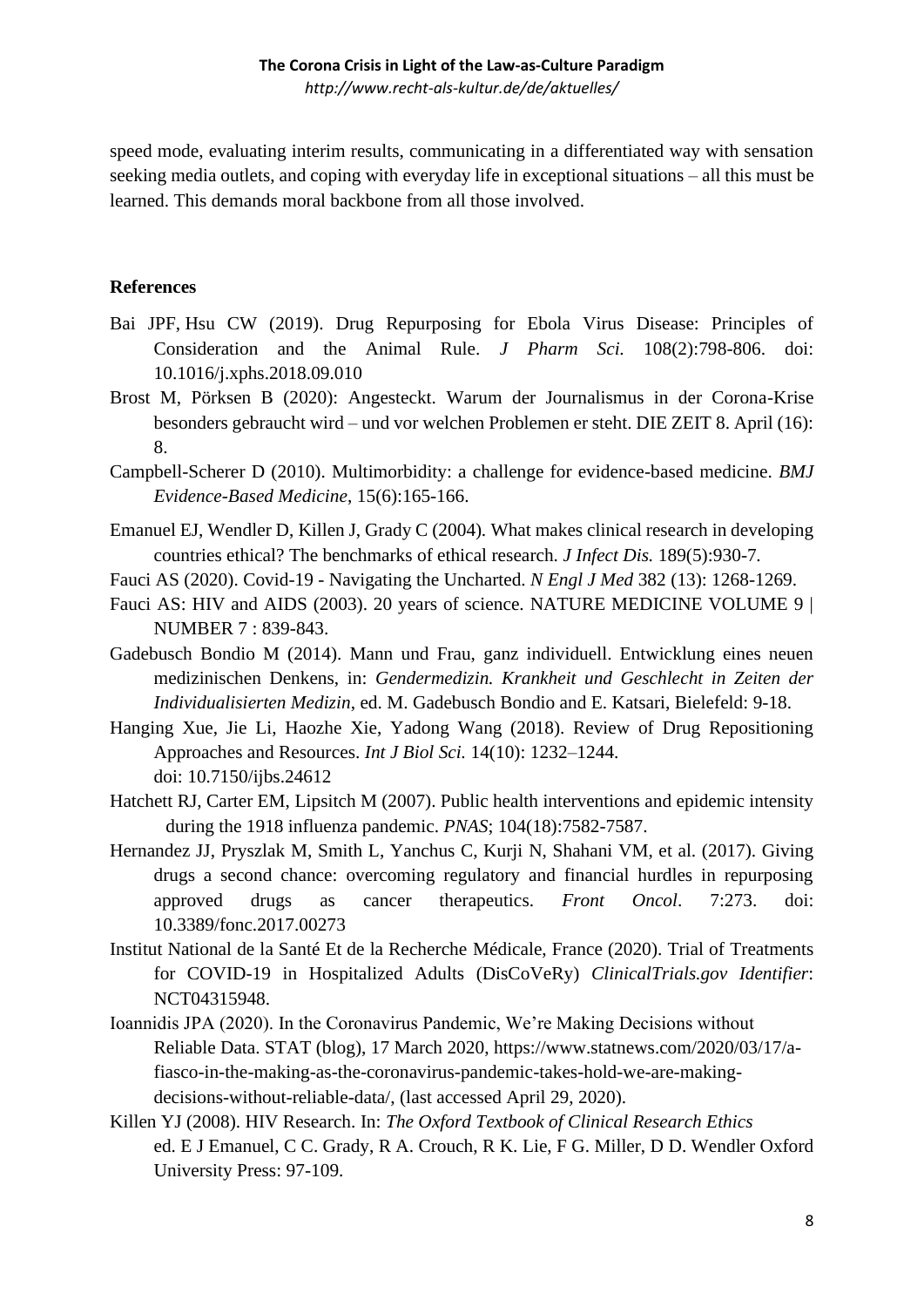*http://www.recht-als-kultur.de/de/aktuelles/*

- Kupferschmidt K, Cohen J (2020). WHO launches global megatrial of the four most promising coronavirus treatments. *Science* doi: 10.1126/science.abb8497
- Lane HC, Marston AD, Fauci AS (2016). Conducting Trials in Outbreak Settings: Points to consider. *Clin Trials* 13 (1), [https://www.ncbi.nlm.nih.gov/pmc/articles/PMC4767673/pdf/](https://www.ncbi.nlm.nih.gov/pmc/articles/PMC4767673/pdf/%20nihms-738356.pdf) nihms-738356.pdf (last

accessed April 29, 2020).

- Moorthy V, Restrepo AMH, Preziosi M-P, Swaminathan S (2020). Data sharing for novel coronavirus (COVID-19). *Bull World Health Organ.* 98:150. doi: <http://dx.doi.org/10.2471/BLT.20.251561>
- Newman SP (2018). Delivering drugs to the lungs: The history of repurposing in the treatment of respiratory diseases. *Advanced Drug Delivery Reviews* 133: 5-18. <https://doi.org/10.1016/j.addr.2018.04.010>
- Patterson KD, Pyle GF (1991). The Geography and Mortality of the 1918 Influenza Pandemic. *Bulletin of the History of Medicine*;Vol 65(1):4-21.
- Paules CI, Marston HD, Fauci AS (2020): Coronavirus Infections More Than Just the Common Cold. *JAMA* 323 (8): 707-708.
- Pushpakom S, Iorio F, Eyers PA, Escott KJ, Hooper S, Wells A, Doig A, Guilliams T, Latimer J, McNamee C, Norris A, Sanseau P, Cavalla D, Pirmohamed M (2019). Drug repurposing: progress, challenges and recommendations. *Nature Reviews* 18(1);41-58. doi[:10.1038/nrd.2018.168](https://doi.org/10.1038/nrd.2018.168)
- Strittmatter SM (2014). Overcoming drug development bottlenecks with repurposing: old drugs learns new tricks. *Nat.Med* 20: 590-1. doi: 10.1038/nm.3595
- WHO (2020). Public health emergency SOLIDARITY trial of treatments for COVID-19 infection in hospitalized patients. *ISRCTN registry*, doi:<https://doi.org/10.1186/ISRCTN83971151>
- Zhou Y, Hou Y, Shen J, et al (2020). Network-based drug repurposing for novel coronavirus 2019-nCoV/SARS-CoV-2. *[Cell Discovery](https://www.nature.com/celldisc)* 6, Article number: 6,14 https://doi.org/10.1038/s41421-020-0153-3

*Mariacarla Gadebusch Bondio heads the Institute for the Medical Humanities at the University Hospital of Bonn since 2017. She is currently guest professor at Department of History of Science and Ideas, Uppsala University (Research award of the Alexander von Humboldt-Stiftung and Stiftelsen Riksbankens Jubileumsfond| 29th Swedish prize award 2020). Her main research interests lie in the following areas: intersections between medicine and philosophy, norm and deviance in medical discourses, medical fallibility, ethical dimensions of predictive knowledge in medicine, patient narratives, and ethics and cancer.*

*Dr. med. Maria Marloth, M.Phil. is Research Assistant and Assistant Doctor at the Department of Psychiatry and Psychotherapy, University of Cologne. After studying philosophy (Ludwig-Maximilians-University of Munich) and human medicine (Ludwig-Maximilians-Uninersity of Munich, Technical University of Munich, University of Tor Vergata in Rome), she worked as*